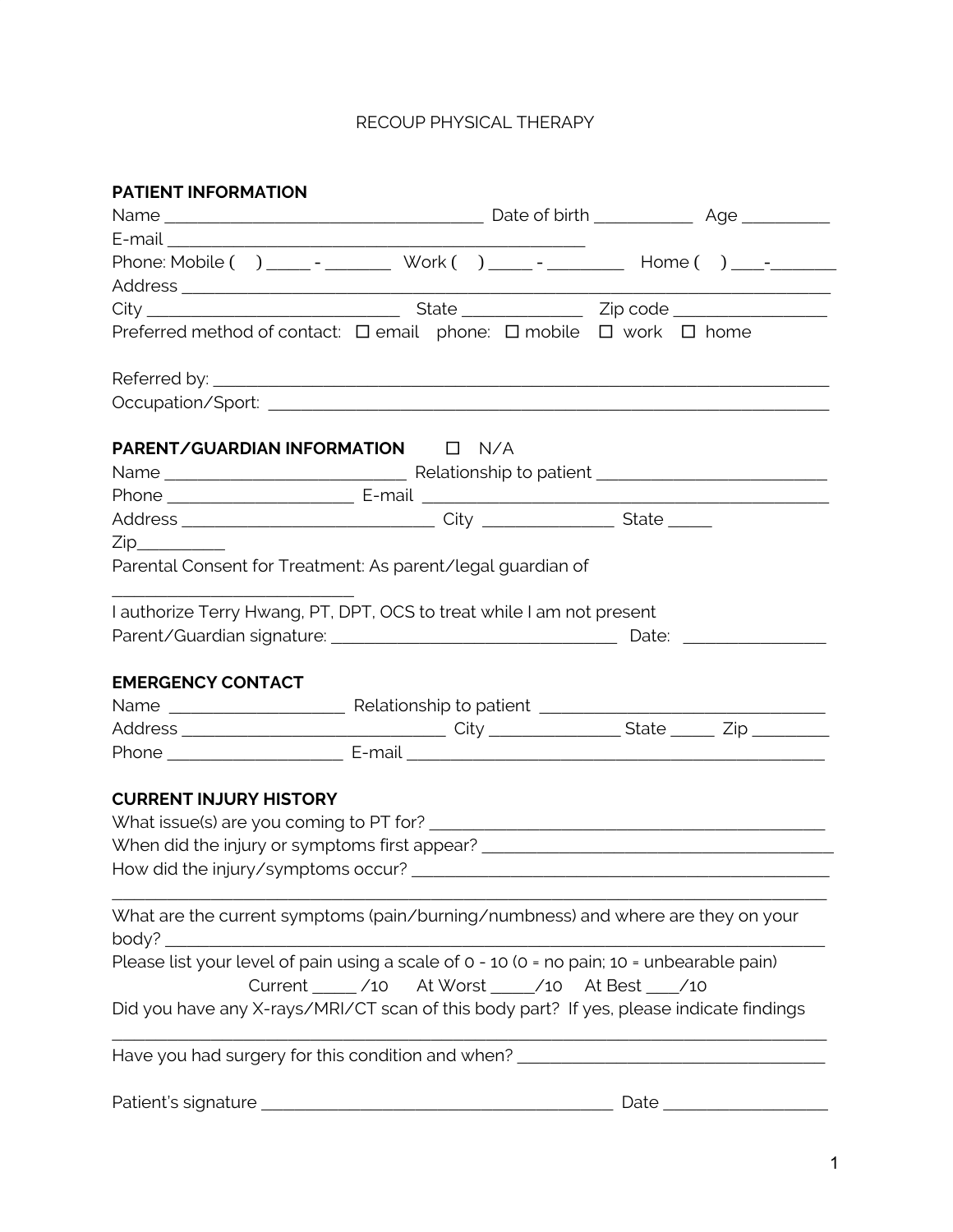## **GENERAL HEALTH HISTORY**

To ensure that you receive a thorough and complete evaluation, please provide us with important background information on this form. If you are unclear regarding any of these questions, please leave it blank and your therapist will assist you.

Do you currently have or have you ever had any of the following?

| Are you pregnant? $\Box$ N/A                     | $\Box$ yes $\Box$ no | Hypoglycemia                         | $\Box$ yes $\Box$ no |
|--------------------------------------------------|----------------------|--------------------------------------|----------------------|
| <b>Diabetes</b>                                  | $\Box$ yes $\Box$ no | <b>Headaches</b>                     | $\Box$ yes $\Box$ no |
| <b>High Blood Pressure</b>                       | $\Box$ yes $\Box$ no | Fevers/chills/sweats                 | $\Box$ yes $\Box$ no |
| <b>Heart Disease</b>                             | $\Box$ yes $\Box$ no | Unexplained weight chge              | $\Box$ yes $\Box$ no |
| Heart Attack/Pacemaker                           | $\Box$ yes $\Box$ no | Malaise (feeling unwell)             | $\Box$ yes $\Box$ no |
| Kidney Problems                                  | $\Box$ yes $\Box$ no | Unusual fatigue                      | $\Box$ yes $\Box$ no |
| Cancer                                           | $\Box$ yes $\Box$ no | Nausea/Vomiting                      | $\Box$ yes $\Box$ no |
| Osteoporosis                                     | $\Box$ yes $\Box$ no | Numbness/tingling                    | $\Box$ yes $\Box$ no |
| Asthma/Breathing Difficulty $\Box$ yes $\Box$ no |                      | Unexplained weakness                 | $\Box$ yes $\Box$ no |
| Liver/Gallbladder Problem                        | $\Box$ yes $\Box$ no | Dizziness/light headed               | $\Box$ yes $\Box$ no |
| Hernia                                           | $\Box$ yes $\Box$ no | Loss of consciousness                | $\Box$ yes $\Box$ no |
| <b>Seizures</b>                                  | $\Box$ yes $\Box$ no | Difficulty breathing                 | $\Box$ yes $\Box$ no |
| Metal Implants                                   | $\Box$ yes $\Box$ no | Chest pain/palpitations              | $\Box$ yes $\Box$ no |
| <b>Recent Fractures</b>                          | $\Box$ yes $\Box$ no | Swelling in feet or hands            | $\Box$ yes $\Box$ no |
| Surgeries                                        | $\Box$ yes $\Box$ no | Difficulty with swallowing           | $\Box$ yes $\Box$ no |
| <b>Rheumatoid Arthritis</b>                      | $\Box$ yes $\Box$ no | Unexplained <sub>#</sub> in appetite | $\Box$ yes $\Box$ no |
| Stroke/CVA                                       | $\Box$ yes $\Box$ no | Bowel/bladder changes                | $\Box$ yes $\Box$ no |

If yes to any of the above, please briefly explain and provide approximate date \_\_\_\_\_\_\_\_\_\_\_\_\_\_\_\_\_\_\_\_\_\_\_\_\_\_\_\_\_\_

Do you have any other medical issues or previous medical conditions not mentioned above?

\_\_\_\_\_\_\_\_\_\_\_\_\_\_\_\_\_\_\_\_\_\_\_\_\_\_\_\_\_\_\_\_\_\_\_\_\_\_\_\_\_\_\_\_\_\_\_\_\_\_\_\_\_\_\_\_\_\_\_\_\_\_\_\_\_\_\_\_

\_\_\_\_\_\_\_\_\_\_\_\_\_\_\_\_\_\_\_\_\_\_\_\_\_\_\_\_\_\_\_\_\_\_\_\_\_\_\_\_\_\_\_\_\_\_\_\_\_\_\_\_\_\_\_\_\_\_\_\_\_\_\_\_\_\_\_\_ \_\_\_\_\_\_\_\_\_\_\_\_\_\_\_\_\_\_\_\_\_\_\_\_\_\_\_\_\_\_\_\_\_\_\_\_\_\_\_\_\_\_\_\_\_\_\_\_\_\_\_\_\_\_\_\_\_\_\_\_\_\_\_\_\_\_\_\_

Please list your current medications \_\_\_\_\_\_\_\_\_\_\_\_\_\_\_\_\_\_\_\_\_\_\_\_\_\_\_\_\_\_\_\_\_\_\_\_\_\_\_\_\_\_

| Dati<br>$\sim$           |  |  |
|--------------------------|--|--|
| D <sub>2</sub><br>.<br>ັ |  |  |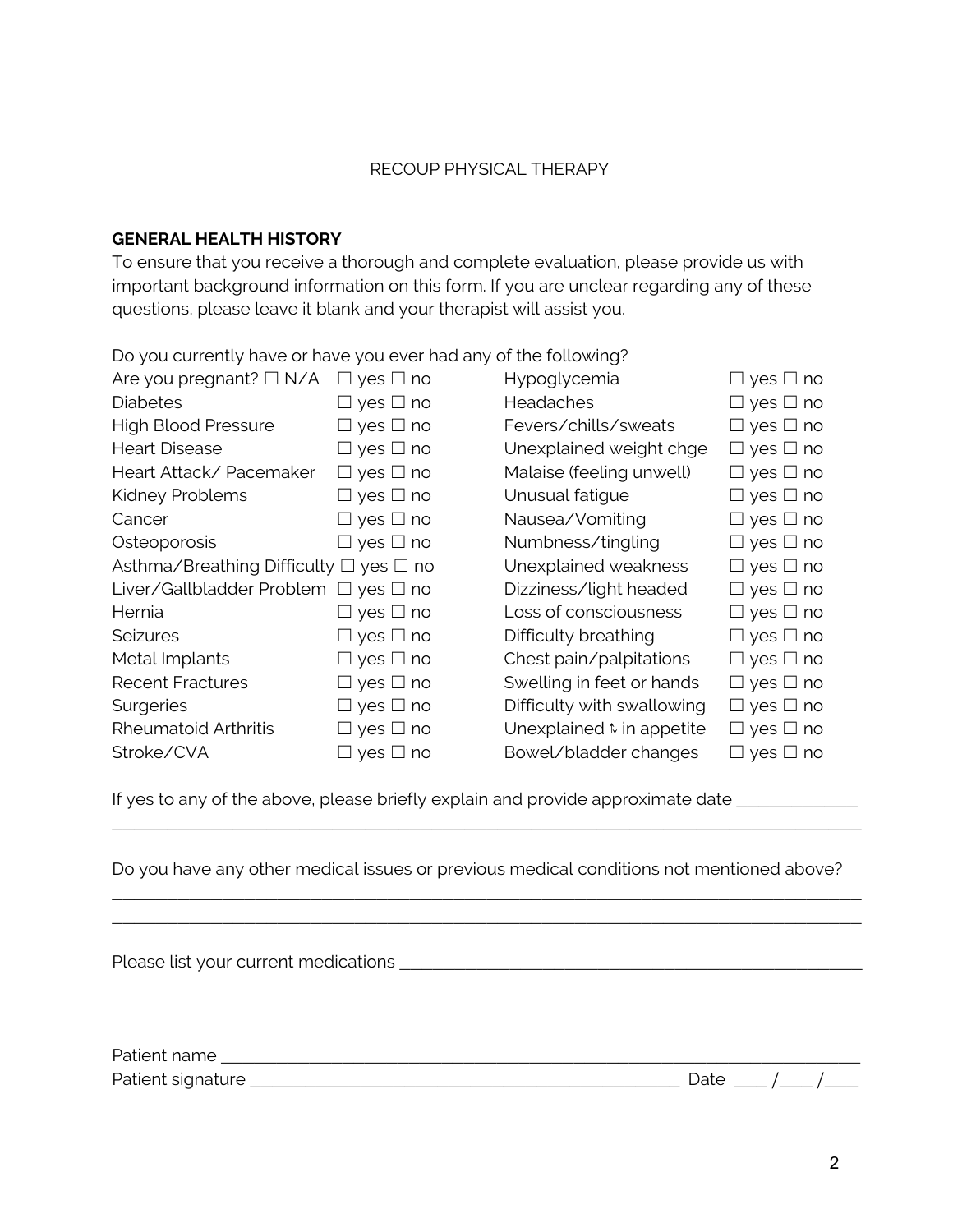#### **OFFICE POLICIES**

Patient/Responsible Party Name:

#### **Consent to Treatment**

\_\_\_\_\_\_\_\_ (initial) I give my consent for Theresa Hwang, PT, DPT to treat my condition within the scope of practice defined by the American Physical Therapy Association, and to provide physical therapy care and treatment considered necessary and proper in evaluating and treating my physical condition. I understand that this consent is intended as a waiver of liability for such treatment excepting acts of negligence.

#### **Notice of Privacy & Electronic Communication Policies**

\_\_\_\_\_\_\_\_ (initial) I hereby authorize Theresa Hwang, PT, DPT, having treated me, to release to government agencies, insurance carriers, and all others who are financially liable for my care, all information needed to substantiate payments for care and to permit representatives thereof to examine and make copies of all records related to such care and treatment. I understand that if at any point my insurance coverage changes, I am to notify the staff prior to my next visit. Failure to do so will result in my being responsible for the full amount of services.

#### **Payment for Services**

\_\_\_\_\_\_\_\_ (initial) I understand that Recoup Physical Therapy, PLLC is a fee-for-service clinic. Payment of all fees is expected at the time of service or via credit card on file. We will assist you in submitting claims to your insurance carrier. However, you are still responsible for any deductible, co-insurance/co-payments or claim denied by your insurance carrier. I authorize all payment of medical benefits directly to Recoup Physical Therapy, PLLC. for the services rendered. I agree to be responsible for all deductible and co-payment fees

#### **Cancellation/No Show Policy**

\_\_\_\_\_\_\_\_ (initial) I understand that there is a 24 hour cancellation policy and that I will be charged in full for all appointments that are not cancelled 24 hours in advance of the scheduled appointment time. I also understand that I will be charged in full if I fail to show up for my scheduled appt. as well.

### **Notice of Privacy Practices for Protected Health Information. Health Insurance Portability & Accountability Act of 1996 (HIPAA)**

Due to increased awareness of the need for more strict guidelines regarding privacy of your PHI, the Health Insurance Portability & Accountability Act of 1996 (HIPAA) was legislated, effective April 14, 2003. As part of this law, Terry Hwang, PT, DPT is required to provide you with the option of receiving a copy of this notice.

\_\_\_\_\_\_\_\_ (initial) I am aware that this notice is available to me online at the clinic's website, www.recoupPT.com, and I choose to receive such notice electronically or I have requested to receive a paper copy of the above. I understand that it is my responsibility to read and be aware of these rights as outlined in the Notice.

 $\frac{1}{2}$  ,  $\frac{1}{2}$  ,  $\frac{1}{2}$  ,  $\frac{1}{2}$  ,  $\frac{1}{2}$  ,  $\frac{1}{2}$  ,  $\frac{1}{2}$  ,  $\frac{1}{2}$  ,  $\frac{1}{2}$  ,  $\frac{1}{2}$  ,  $\frac{1}{2}$  ,  $\frac{1}{2}$  ,  $\frac{1}{2}$  ,  $\frac{1}{2}$  ,  $\frac{1}{2}$  ,  $\frac{1}{2}$  ,  $\frac{1}{2}$  ,  $\frac{1}{2}$  ,  $\frac{1$ 

#### **I have read, understand, and agree to all the above terms**

Signature of patient or authorized representative example of the Date Date